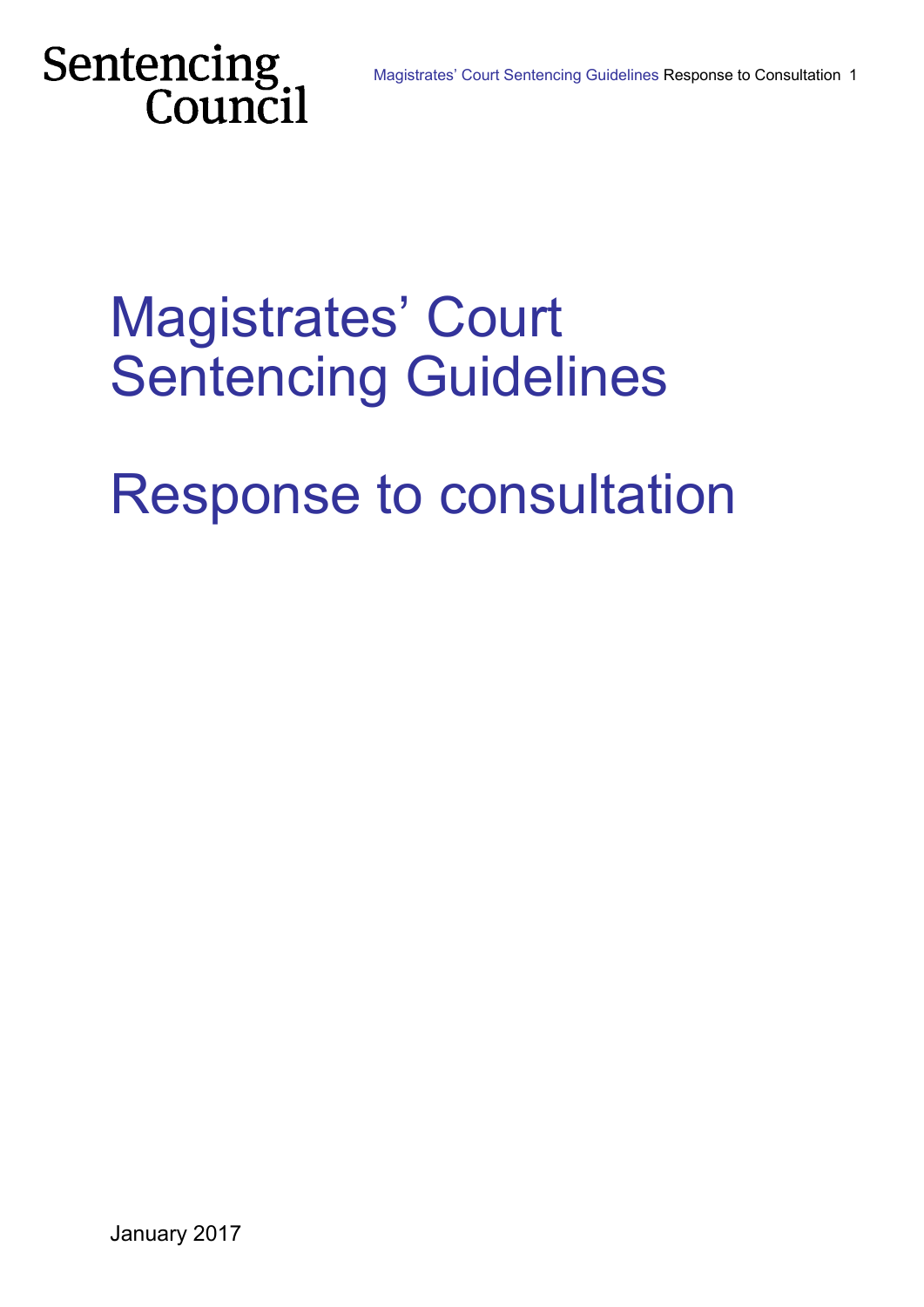# **Contents**

| Foreword                                                     | 3  |
|--------------------------------------------------------------|----|
| Introduction                                                 | 5  |
| Summary of responses                                         | 7  |
| General principles and cross cutting issues                  | 9  |
| Offence specific proposals                                   | 11 |
| Alcohol sale offences                                        | 11 |
| Animal cruelty                                               | 12 |
| Careless driving                                             | 13 |
| Communication network offences                               | 13 |
| Drugs class A: Fail to attend/ remain for initial assessment | 14 |
| Drunk and disorderly                                         | 14 |
| Fail to stop/fail to report                                  | 14 |
| Football related offences                                    | 14 |
| Railway fare evasion                                         | 15 |
| School non attendance                                        | 15 |
| Speeding                                                     | 15 |
| Sexual activity in a public lavatory                         | 16 |
| Taxi touting/soliciting for hire                             | 16 |
| TV licence payment evasion                                   | 17 |
| Vehicle interference                                         | 17 |
| Vehicle taking without consent                               | 17 |
| Conclusion and next steps                                    | 19 |
| <b>Annex A: Consultation questions</b>                       | 20 |
| <b>Annex B: Consultation respondents</b>                     | 22 |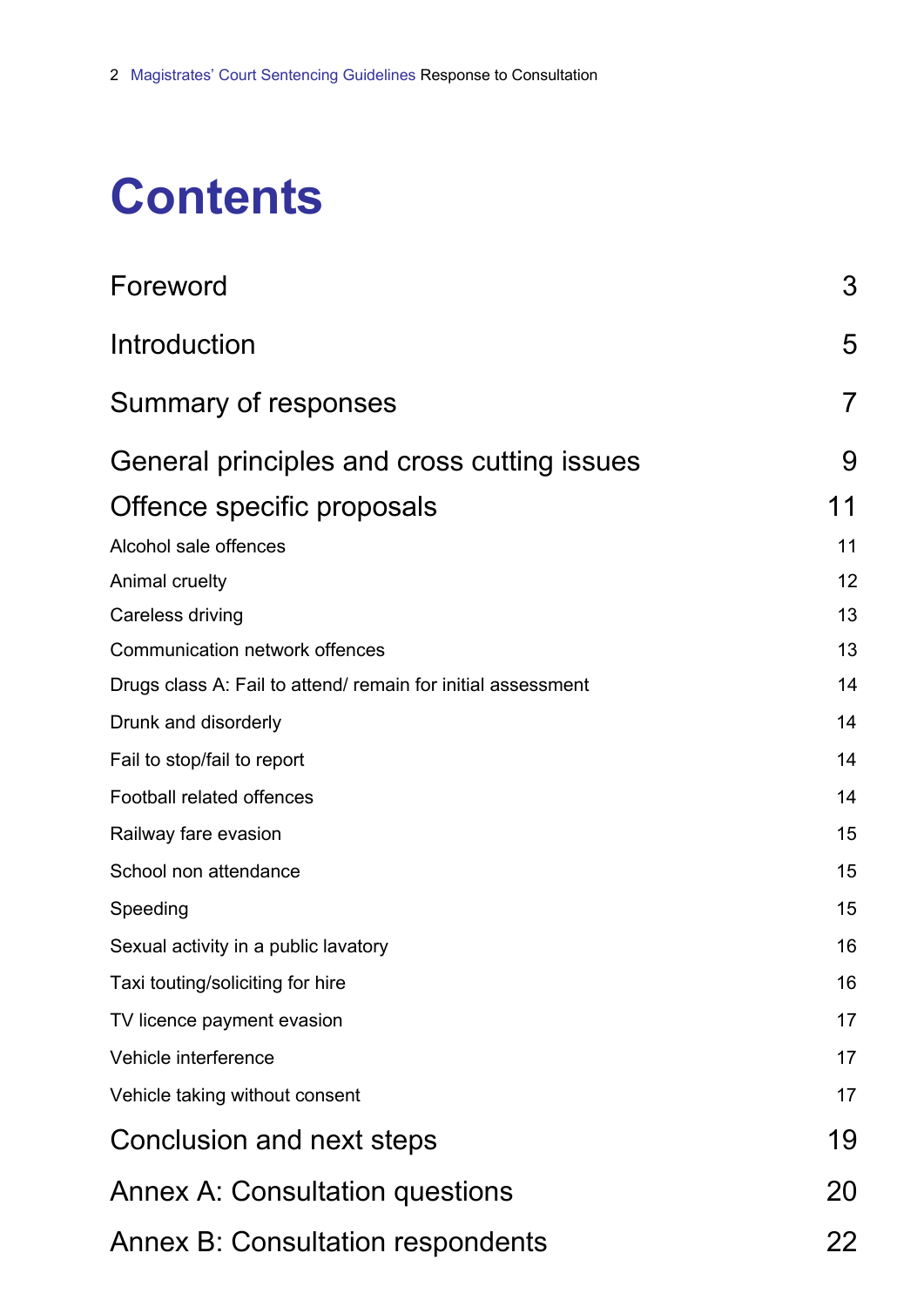# <span id="page-2-0"></span>**Foreword**



On behalf of the Sentencing Council I would like to thank all those who responded to the consultation on the Magistrates' Court Sentencing Guidelines. I also extend my thanks to the members of the magistracy and judiciary who gave their time to participate in the research exercises undertaken to inform the development of these guidelines. As with all Sentencing Council consultations, the views put forward by all respondents were carefully considered, and the range of views and expertise were of great value in informing the definitive guidelines.

The magistrates' courts sentence over 1 million offenders across England and Wales each year, and many of these offenders are sentenced using the Magistrates' Court Sentencing Guidelines. It is essential that the guidelines are up to date and that they help to ensure that sentences are applied consistently and effectively. Given the high volume of cases that are dealt with in the magistrates' court it is also necessary to ensure that the guidelines are easy to apply and proportionate.

The Council was pleased to receive a high volume of responses to this consultation. As a result, the general approach outlined in the consultation has been maintained, in that the majority of the guidelines are now in the Sentencing Council stepped format, which provides a consistency of approach. The council has taken account of respondents' representations. For example, we provide for increased penalties for the most serious speeding offences, and have provided the option of a conditional discharge in the least serious cases of TV licence evasion.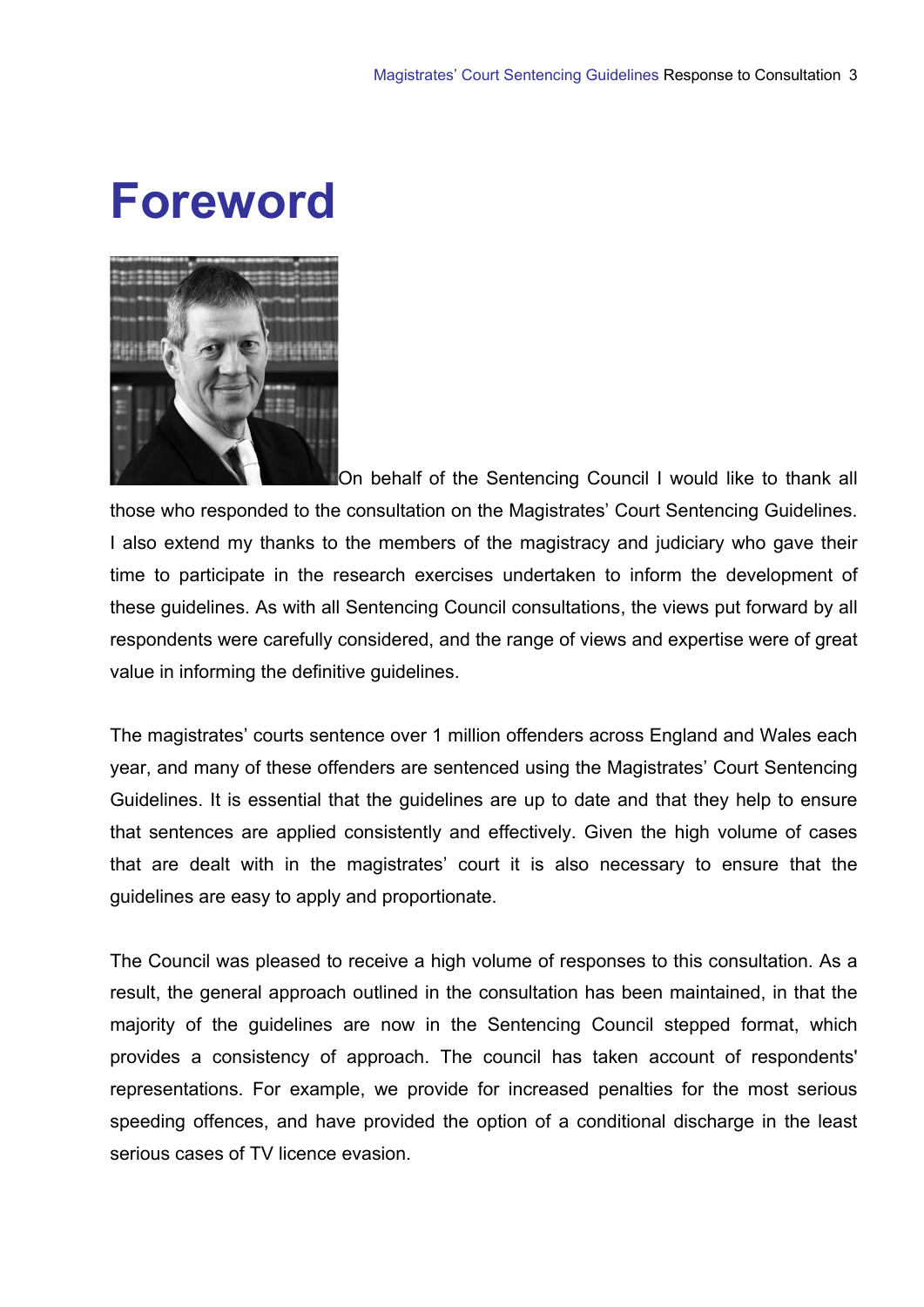The Council hopes that the provision of these up to date new guidelines will assist magistrates' courts to sentence offenders consistently.

# **Lord Justice Treacy, Chairman, Sentencing Council**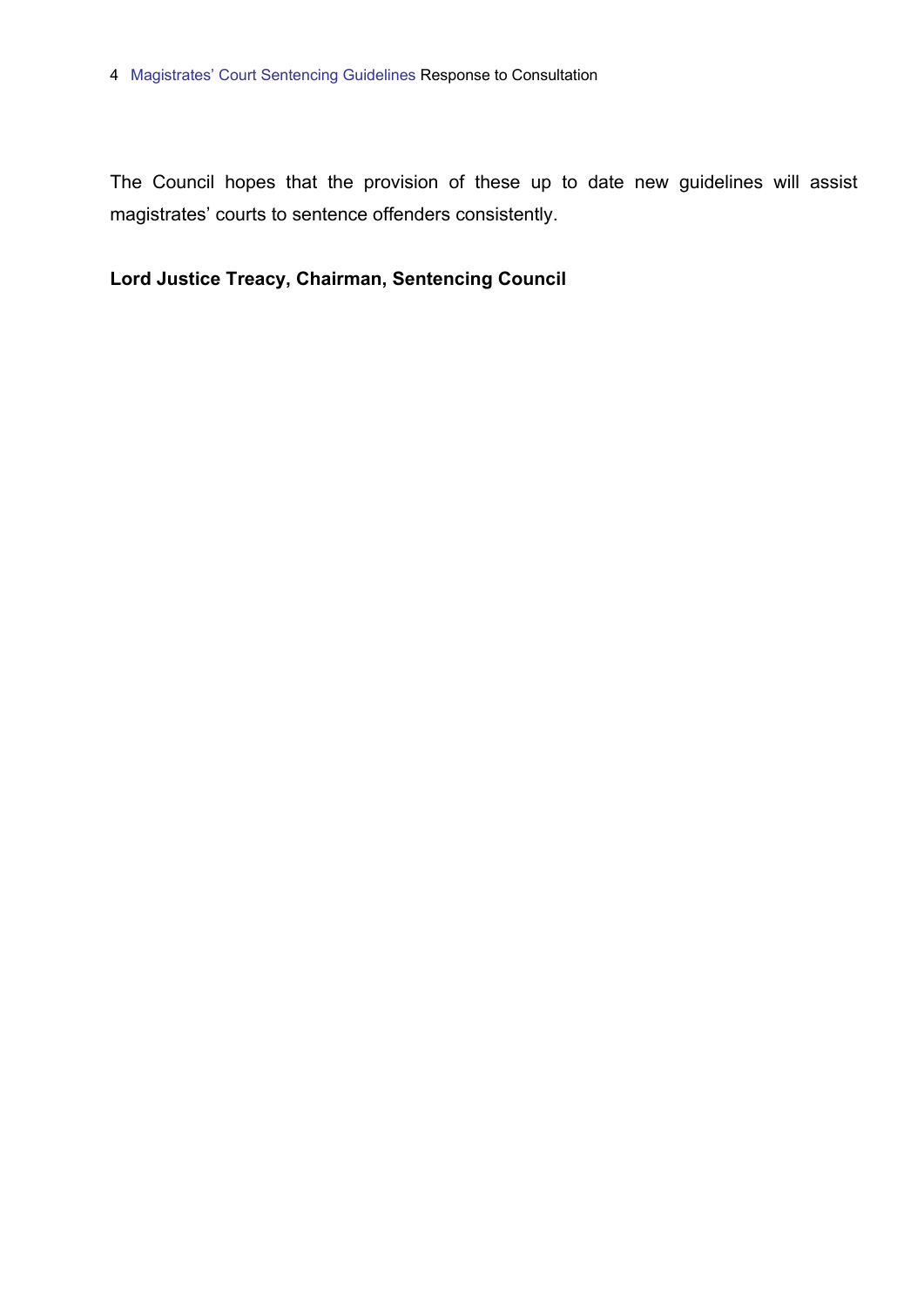# <span id="page-4-0"></span>**Introduction**

**In May 2016 the Sentencing Council published a consultation on new draft Magistrates' Court Sentencing Guidelines (MCSG). The objective of the consultation was to seek views on the updated, single, uniform format of the new draft guidelines which have been converted into the Sentencing Council format.** 

The MCSG was last fully updated in 2008 by the predecessor body of the Sentencing Council, the Sentencing Guidelines Council (SGC). The guidelines were therefore in need of updating. In addition the format of the guidelines, as designed by the SGC, differed significantly from the format that has since been adopted by the Sentencing Council. Firstly they do not use the stepped approach; seriousness is indicated by reference to examples of the nature of the activity and sentencers are asked to consider which of these examples corresponds most closely to the circumstances of the particular case being sentenced in order to identify the appropriate starting point. Secondly the sequence in which seriousness is presented, with the least serious situation being presented first, is the reverse to that in Sentencing Council guidelines, where the most serious situation is presented first. Finally the starting points in the SGC guidelines are those for a first time offender pleading not guilty whereas in Sentencing Council guidelines the starting point applies irrespective of previous convictions.

The Sentencing Council considered that in updating the MCSG it was important to draft them in a way that was consistent with other Sentencing Council guidelines to ensure a consistent approach is adopted by sentencers whether they are sentencing for an offence under this package or for another offence such as assault or theft which are already in the revised format.

To achieve this the Sentencing Council has reviewed all existing Magistrates' Court Sentencing Guidelines (MCSG) and made a number of changes. However many of the principles and content underpinning the SGC guidelines remains unchanged.

The Council consulted on the draft guidelines between 19 May 2016 and 11 August 2016. During the consultation period the Council held a number of consultation events with magistrates across the country.

The Justice Committee is a statutory consultee on the Council's draft guidelines. The Council therefore shared all consultee responses with the Justice Committee to assist them in drafting a report in response to this consultation. The Council is very grateful to the Committee for taking the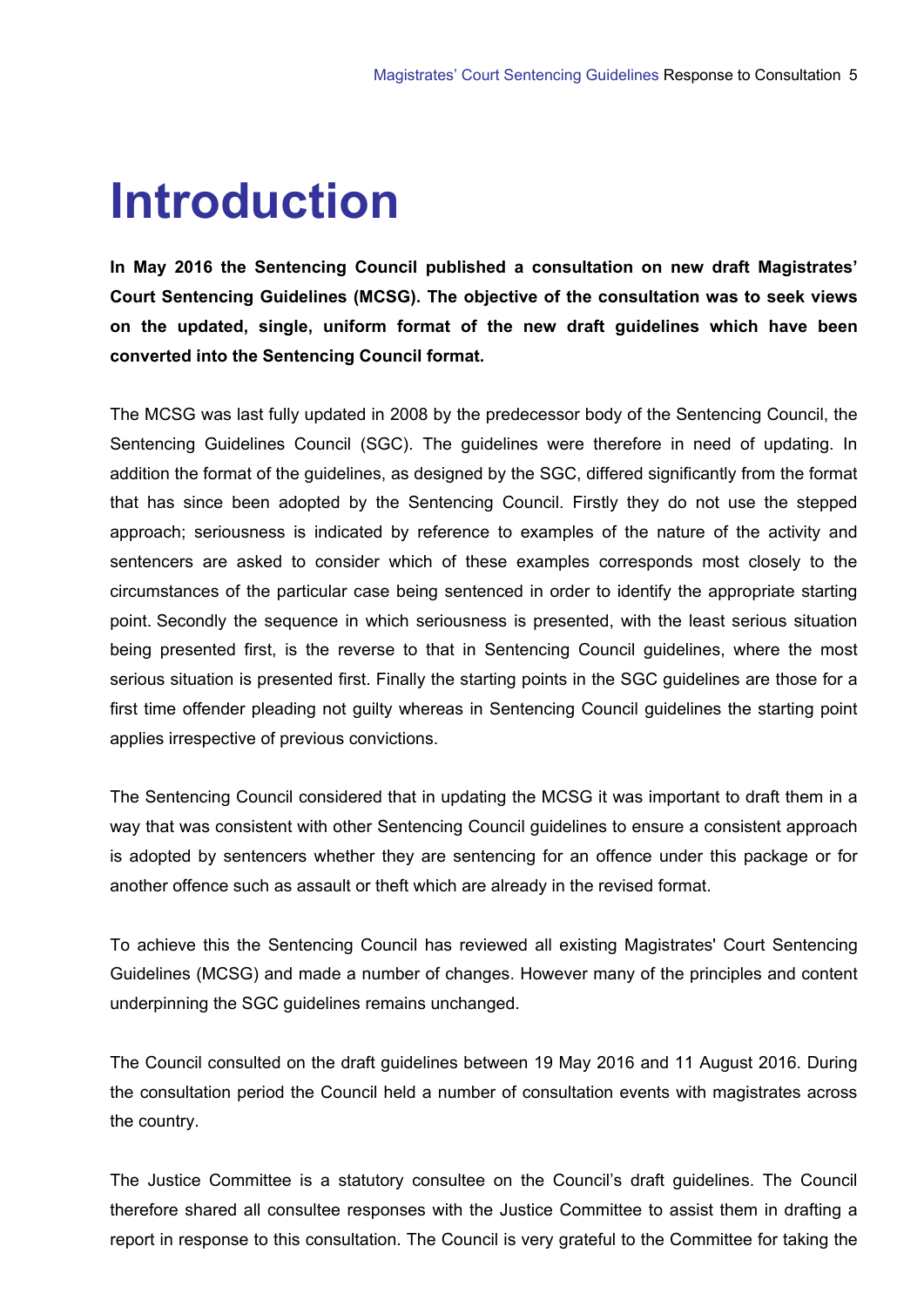#### 6 Magistrates' Court Sentencing Guidelines Response to Consultation

time to consider the responses and for drafting a very useful report which the Council has fully considered in revising the guidelines post consultation.

The definitive guidelines will apply to all offenders aged 18 and over who are sentenced on or after 24 April 2017, regardless of the date of the offence.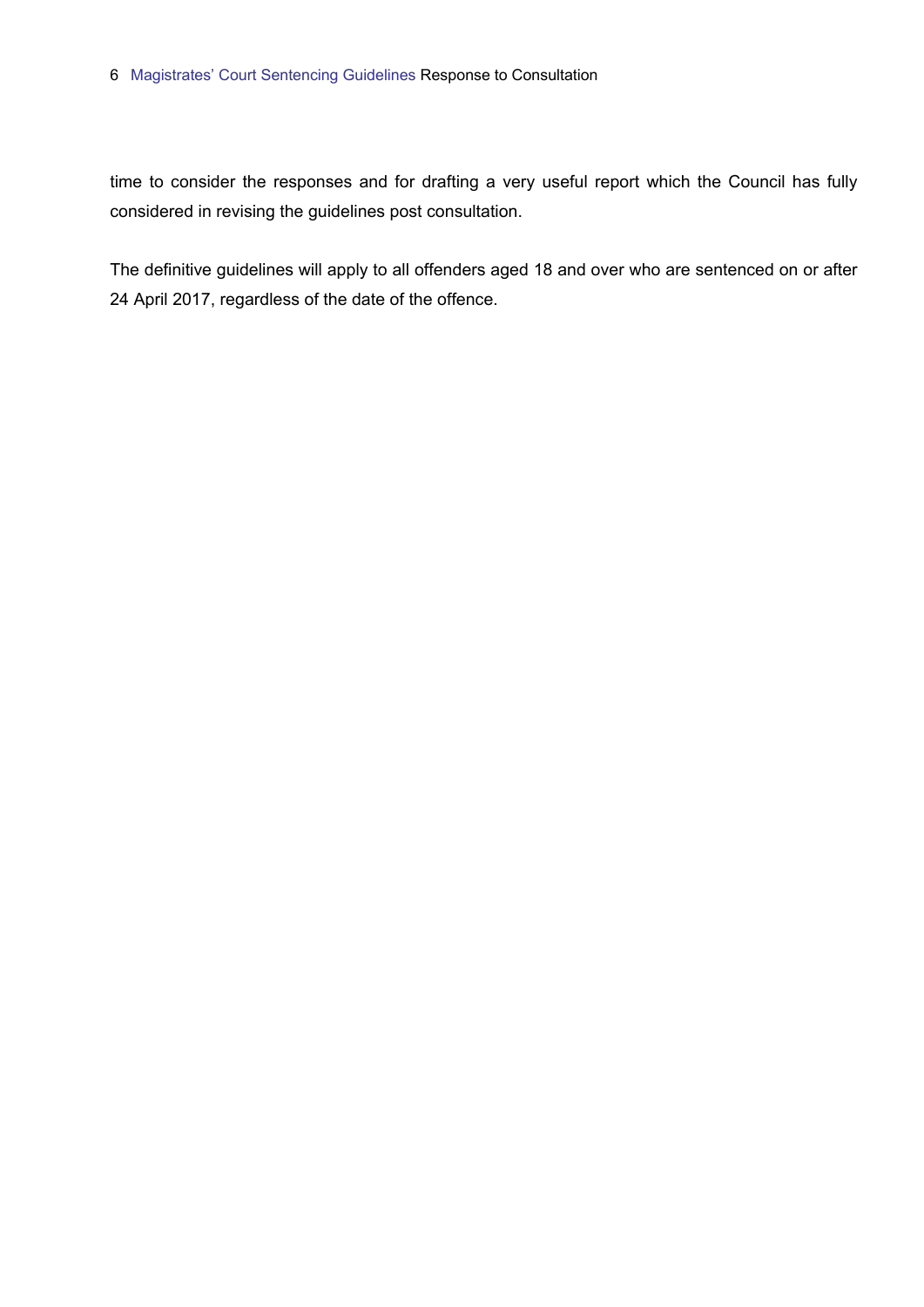# <span id="page-6-0"></span>**Summary of responses**

**The consultation sought views from respondents on some general principles and cross cutting issues as well as asking for views on specific guidelines.** 

There were a total of 67 responses to the consultation of which 19 provided email or paper responses and 48 responded online.

#### **Breakdown of respondents**

| <b>Type of respondent</b>       | <b>Number</b>  |
|---------------------------------|----------------|
| Charity/voluntary organisations | 10             |
| Government                      | $\overline{4}$ |
| Industry                        | $\overline{2}$ |
| Judiciary                       | $\overline{2}$ |
| Legal professionals             | 7              |
| Magistrates                     | 22             |
| Members of the public           | 13             |
| Parliament                      | 1              |
| Police                          | $\overline{2}$ |
| Prosecution                     | 1              |
| Public body                     | 1              |
| Trade union                     | 1              |
| Victims' representative groups  | 1              |
| <b>Total</b>                    | 67             |

In general, there was a positive response to the proposals. However, the Council was also grateful for constructive criticism and considered suggestions for amending parts of the draft guidelines.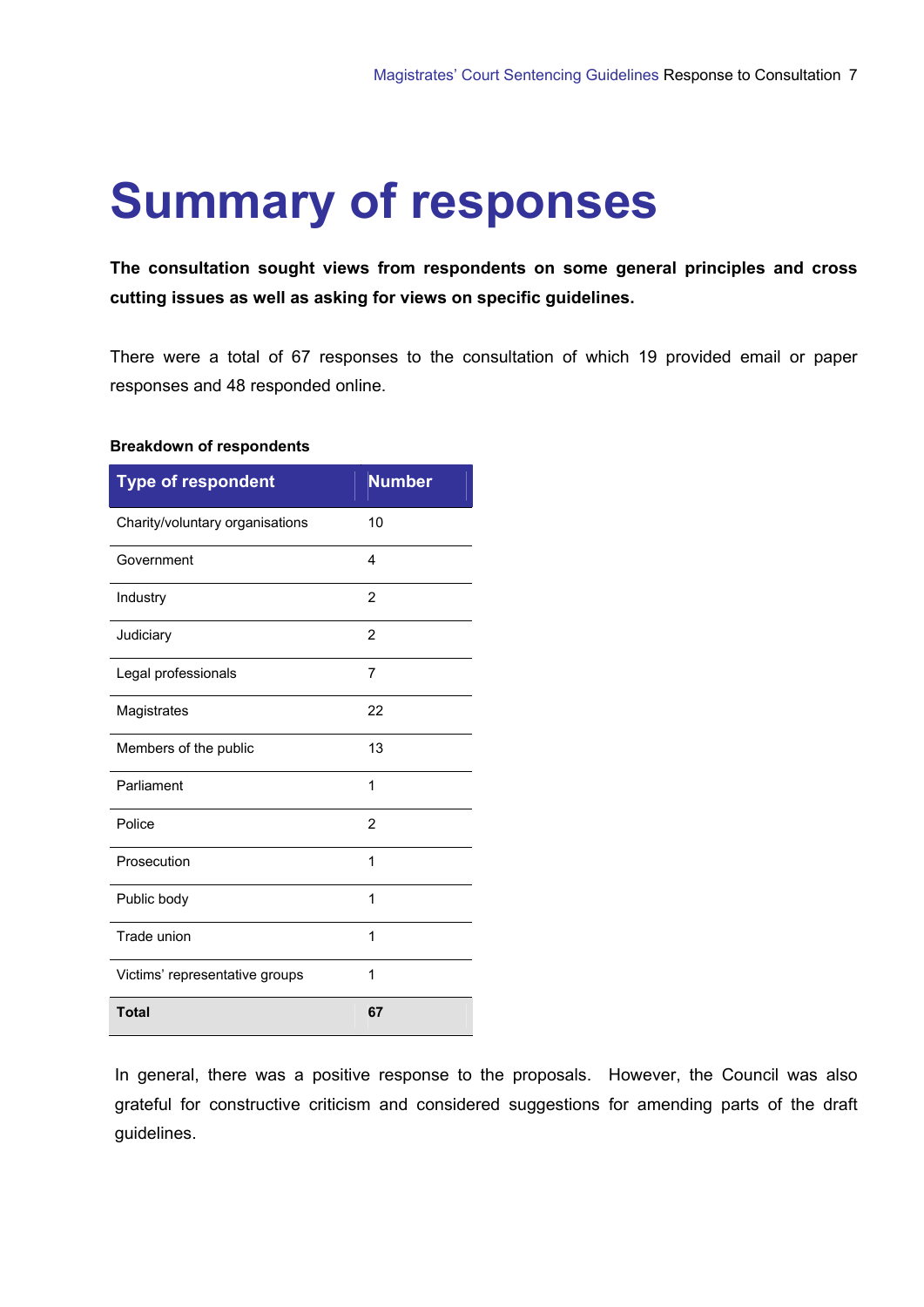The Council has carefully considered all of the responses it has received from consultation and has made a number of changes. This has resulted in the following main changes:

- Removal of ranges within a fine band.
- Separate sentencing table for possession of alcohol under the football related offences guideline.
- Separate sentencing tables for the different offences covered by the railway fare evasion guideline.
- Conversion of the guideline on school non attendance into the two step structure
- New higher penalty for offenders whose offences fall within the highest bracket of seriousness in the speeding guideline.
- Additional sentencing option of 'conditional discharge' within the range of lowest level seriousness for TV licence evasion.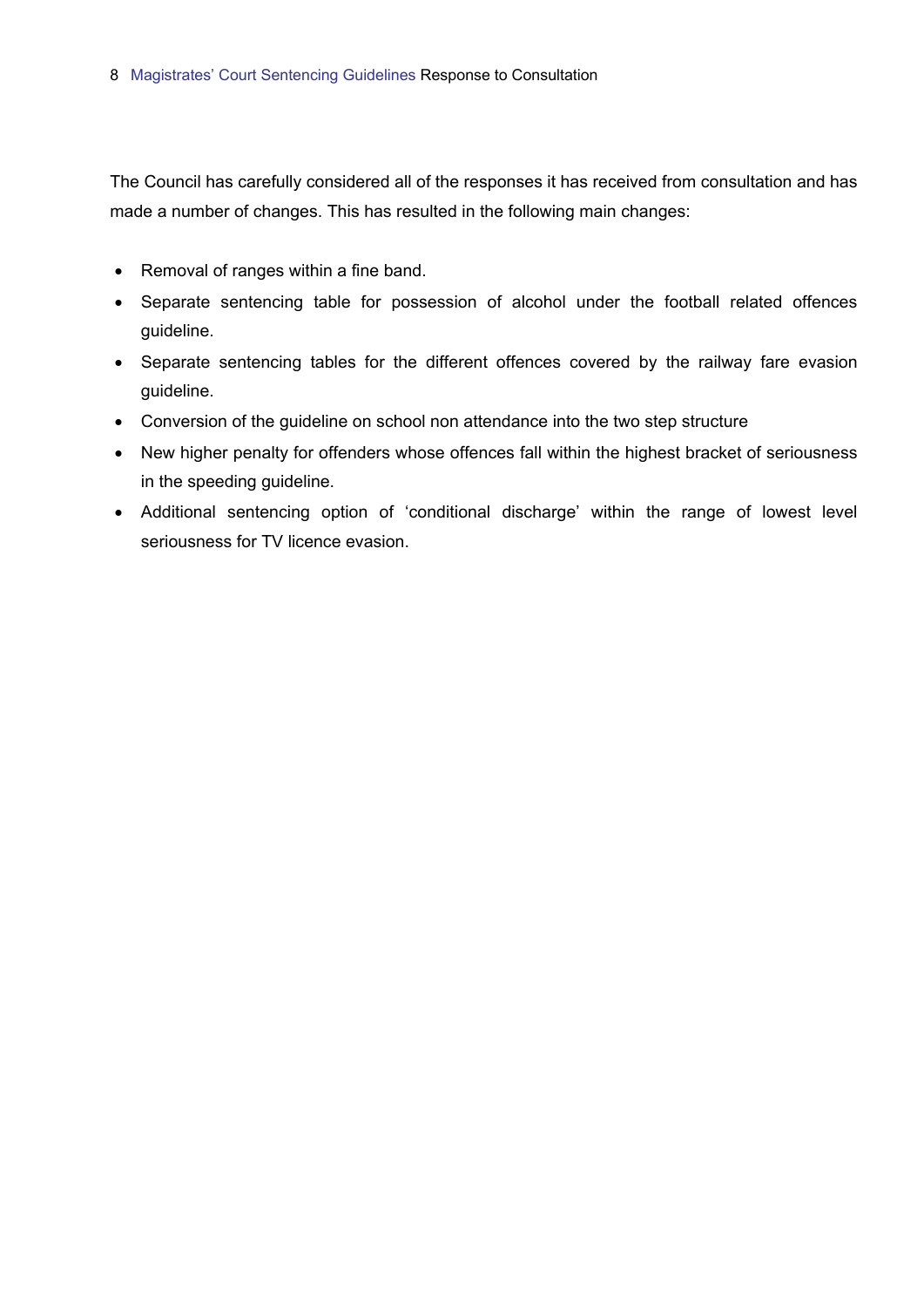# <span id="page-8-0"></span>**General principles & crosscutting issues**

The Council's primary aim was to seek to address two particular challenges:

- to design a clear, stepped approach, not reliant on examples, for offences with very little 'headroom' owing to the low maximum sentences available; and
- to ensure that any changes to starting points and ranges do not have a significant impact on sentencing practice and consequential impact on resources.

The Council considered a number of different approaches to the redraft of the MCSG. In particular the Council considered whether some fine only offences might need an alternative structure in order to simplify the approach, and to recognise the fact that there are limited sentencing options available for such offences. However the Council concluded that, on balance, consistency across guidelines should be the guiding principle.

The Council sought the views of consultees on this point. All of those who responded agreed that offences should generally be presented in one consistent format.

*"The MCSG is used daily by magistrates, who will over the course of a sitting consult it for several offences. It makes sense, in terms of ease of use and adopting a stepped sentencing approach in general, to adopt the same structured guideline throughout. The MA reinforces its support for the focus on culpability and harm, as part of a stepped sentencing approach."–* **The Magistrates' Association**

The final guidelines, therefore follow this approach.

In line with this principle, the Council sought to find a way to assist sentencers in distinguishing between different levels of seriousness for offences where the available sentence range is limited. An approach was proposed that identified starting points within fine bands, for example Fine Band B (middle of the range). This approach was used in the following offences:

- Alcohol sales
- Careless driving
- Drive whilst disqualified
- Excess alcohol drive/in charge
- Fail to provide evidential specimen in charge
- Football offences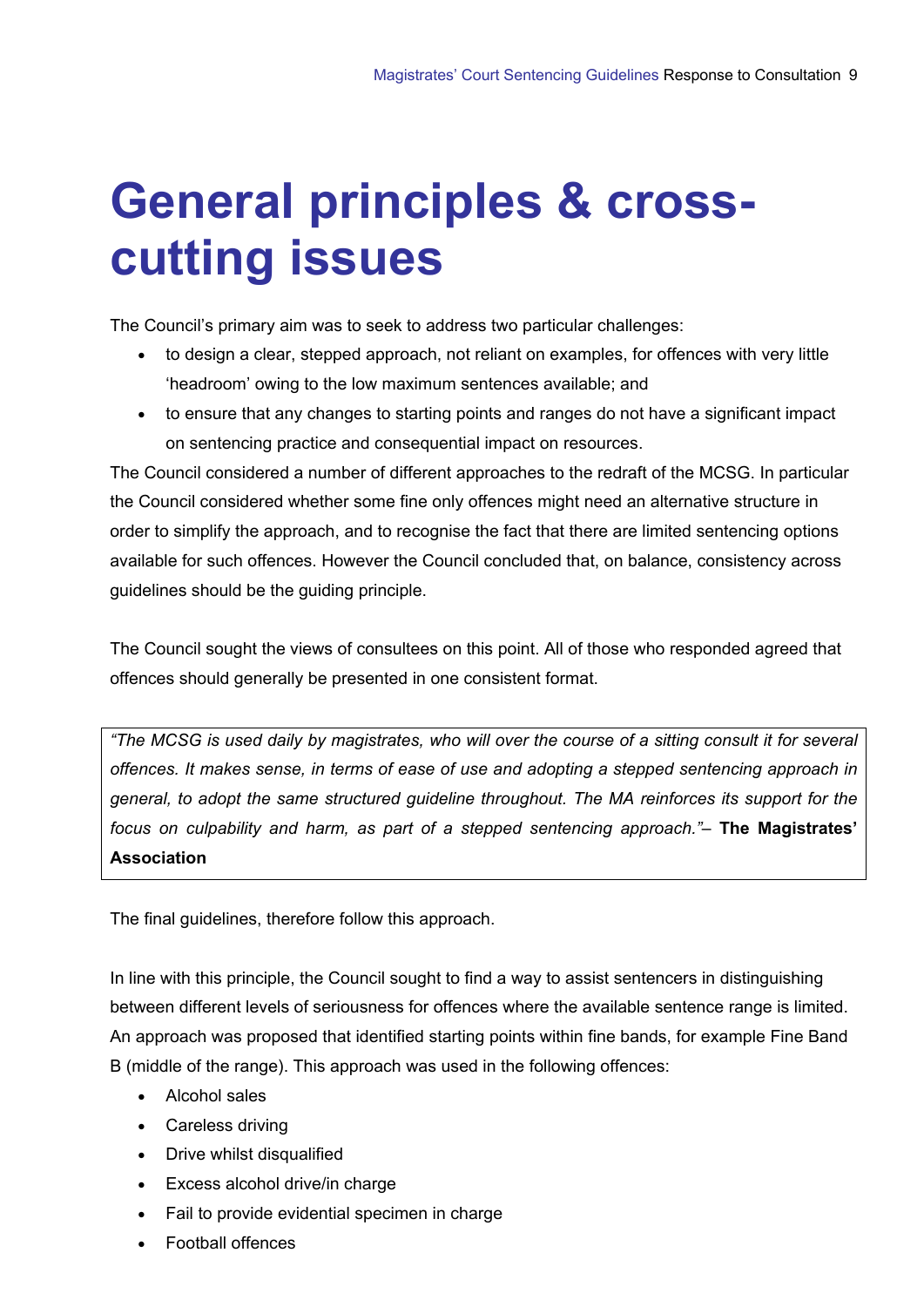- No insurance
- Speeding
- Taxi touting
- TV licence payment evasion
- Unfit through drink or drugs in charge

Whilst many agreed with this approach there were a number of respondents who disagreed and expressed concern.

*"It does appear as though this is over complicating the sentencing of an offender"* – **London Criminal Courts' Solicitors' Association**

The Council concluded that this approach did not work and that it is better to revert to the use of bands alone.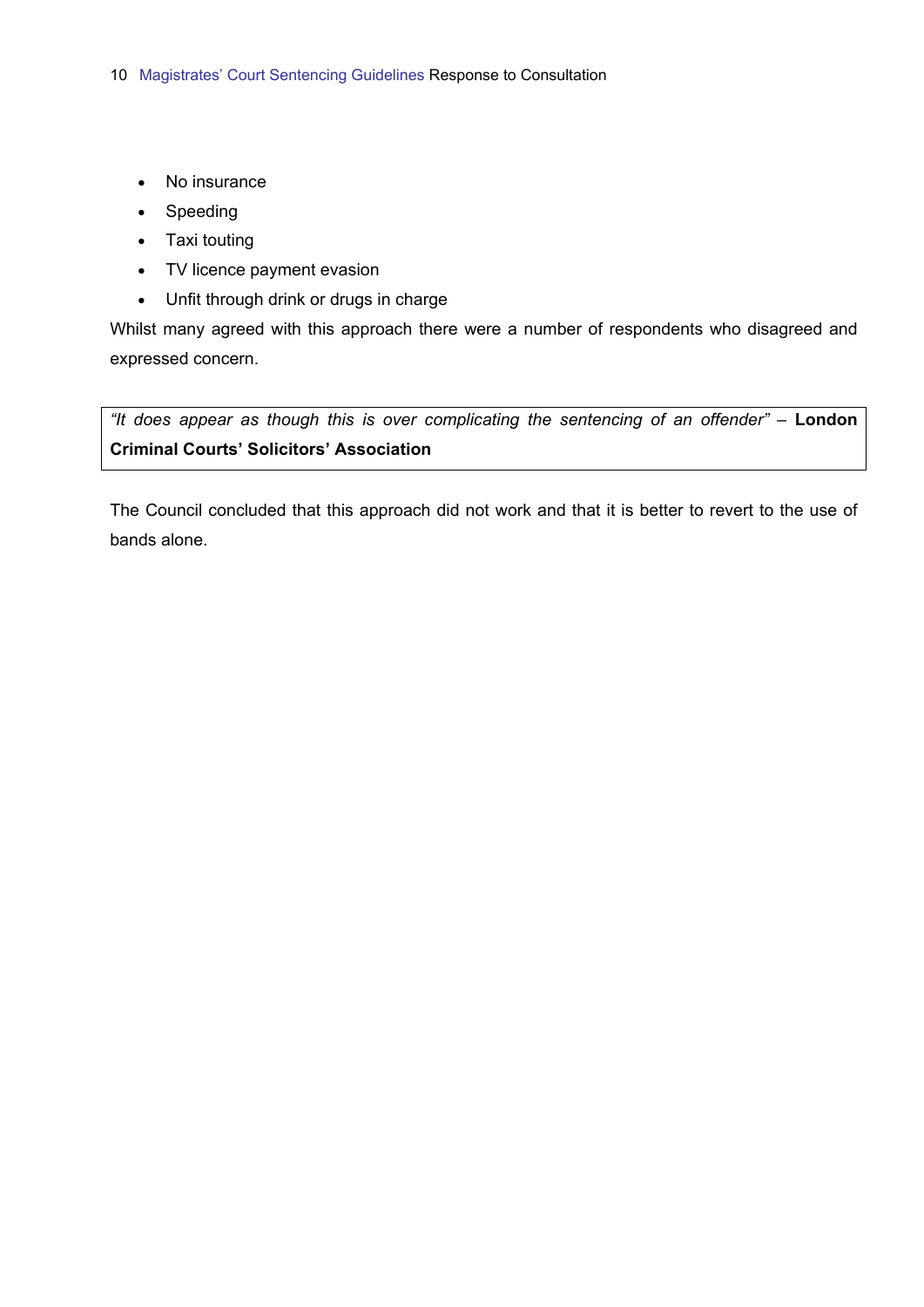# <span id="page-10-0"></span>**Offence specific proposals**

# Alcohol sale offences

The existing MCSG Alcohol sale offences guideline is a flat guideline, with only one example of activity and a range of sentencing from Band A to Band C fine. The new draft uses the stepped approach, where the court is invited to assess culpability and harm factors which leads to a wider range of sentences including, for the first time, an option of conditional discharge.

Consultees views were sought on the introduction of conditional discharge as a sentencing option. 91 per cent of consultees agreed.

*"The MA welcomes additional judicial discretion to take individual circumstances into account for a given offence. The inclusion of the option of a conditional discharge is also in line with other lowlevel offences"* – **The Magistrates' Association**

Views were also sought on a specific factor within the draft guideline; "few entries in refusals / incident book (where defendant is licence holder or regularly making alcohol sales)". 32 per cent of respondents did not agree with this proposed factor:

*"ACS (Association of Convenience Stores) does not agree that [the proposal] should remain a higher culpability factor. [Inclusion] makes the assumption that the number of entries can directly suggest whether the offender has been due diligent, however this is not the case…few entries in a retailer's refusal log is likely to be the result of having robust procedures in stores over a long period of time. This would deter people attempting to purchase alcohol underage and result in few entries" - Association of Convenience Stores*

Given the volume of opposition and the valid points raised by the Association of Convenience Stores the Council decided not to include this as a higher culpability factor. Instead the Council has added the factor 'Evidence of failure to police the sale of alcohol' to higher culpability and 'Evidence of substantial effort to police the sale of alcohol' to lower culpability.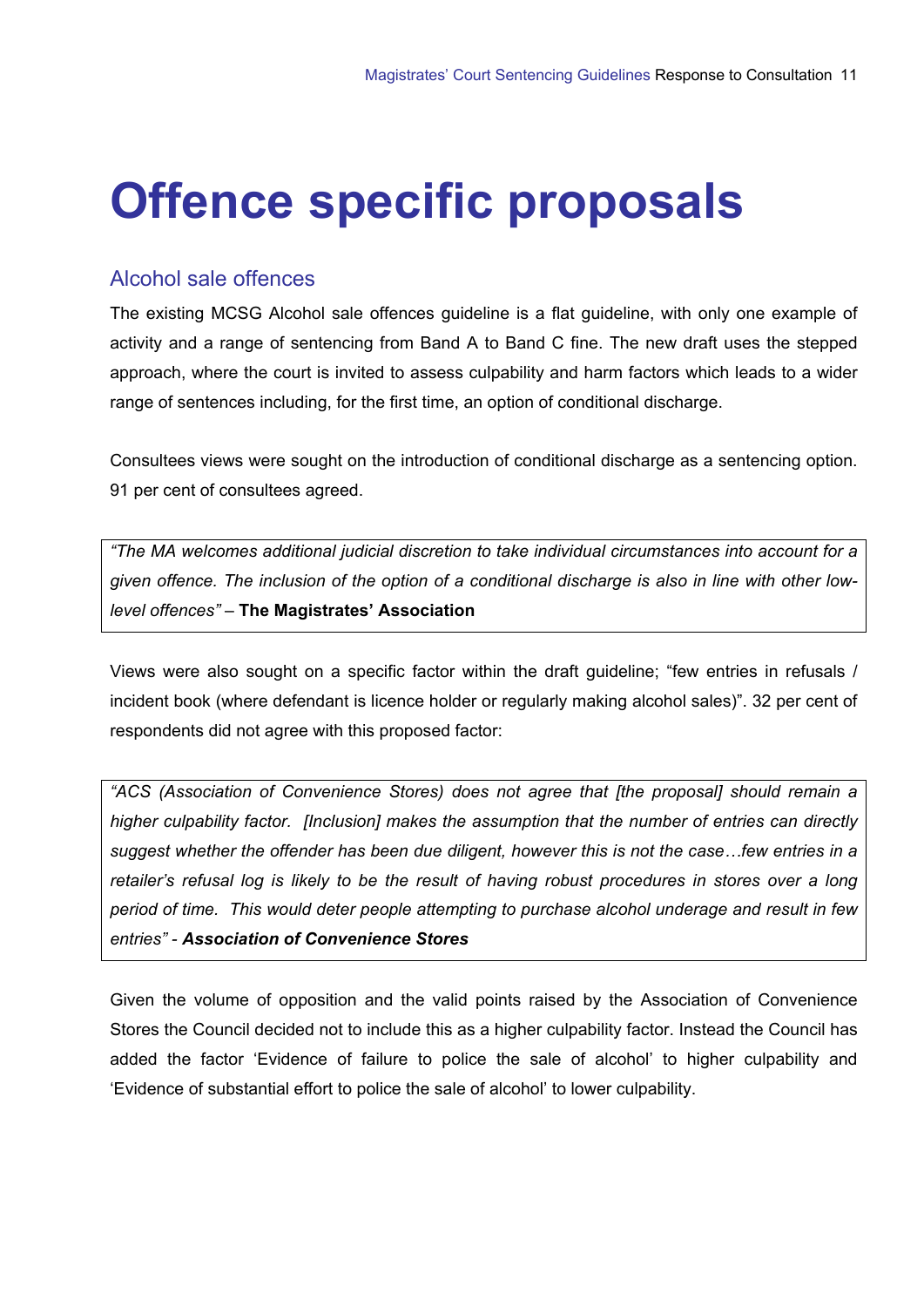<span id="page-11-0"></span>Question 5 sought views on the other factors and the sentencing ranges within the guideline. The Magistrates' Association and the CPS shared concerns about how the proposed greater harm factor 'drunk person aggressive' worked with the lower harm factor of 'offence committed to avoid confrontation/intimidation/reprisal'.

The Criminal Bar Association felt that they should be deleted from the guideline. The Council decided to remove these factors as they did not work together.

### Animal cruelty

Consultees were asked whether they agreed with the culpability and harm factors within this guideline, and whether they agreed with the use of three levels of seriousness.

72 per cent of respondents agreed. Almost every respondent who disagreed with the guideline raised concerns that the sentencing levels were not high enough and that offenders should receive sentences greater than six months. An increase to the statutory maximum sentence would require a change to the legislation and is not within the scope of the Sentencing Council's powers. The Council has, however, taken on board a number of other comments and made the following changes: amended the high culpability factor 'deliberate *and* gratuitous attempt to cause suffering' to 'deliberate *or* gratuitous attempt to cause suffering' and added an additional aggravating factor of 'use of technology to publicise or promote cruelty'. Some respondents requested a number of additional factors including 'use of weapons' and 'use of another animal to inflict death or injury'. The Council considered these suggestions but concluded that both of these factors would be covered by the high culpability factor 'deliberate or gratuitous attempt to cause suffering'.

Since the consultation on this guideline the Council has received correspondence from a number of individuals who express concern that the animal cruelty guideline does not adequately deal with the offences which involve death or serious harm to police horses and dogs. The Council considered these concerns and concluded that such an offence would fall into the highest seriousness category under the guideline which has a starting point of 18 weeks custody, and the range goes up to the statutory maximum for the offence. The Council did, however, conclude that it would be useful to have an additional aggravating factor to cover such an offence recognising that the animal is being used for public service. The Council also felt that assistance dogs should be included in such a factor.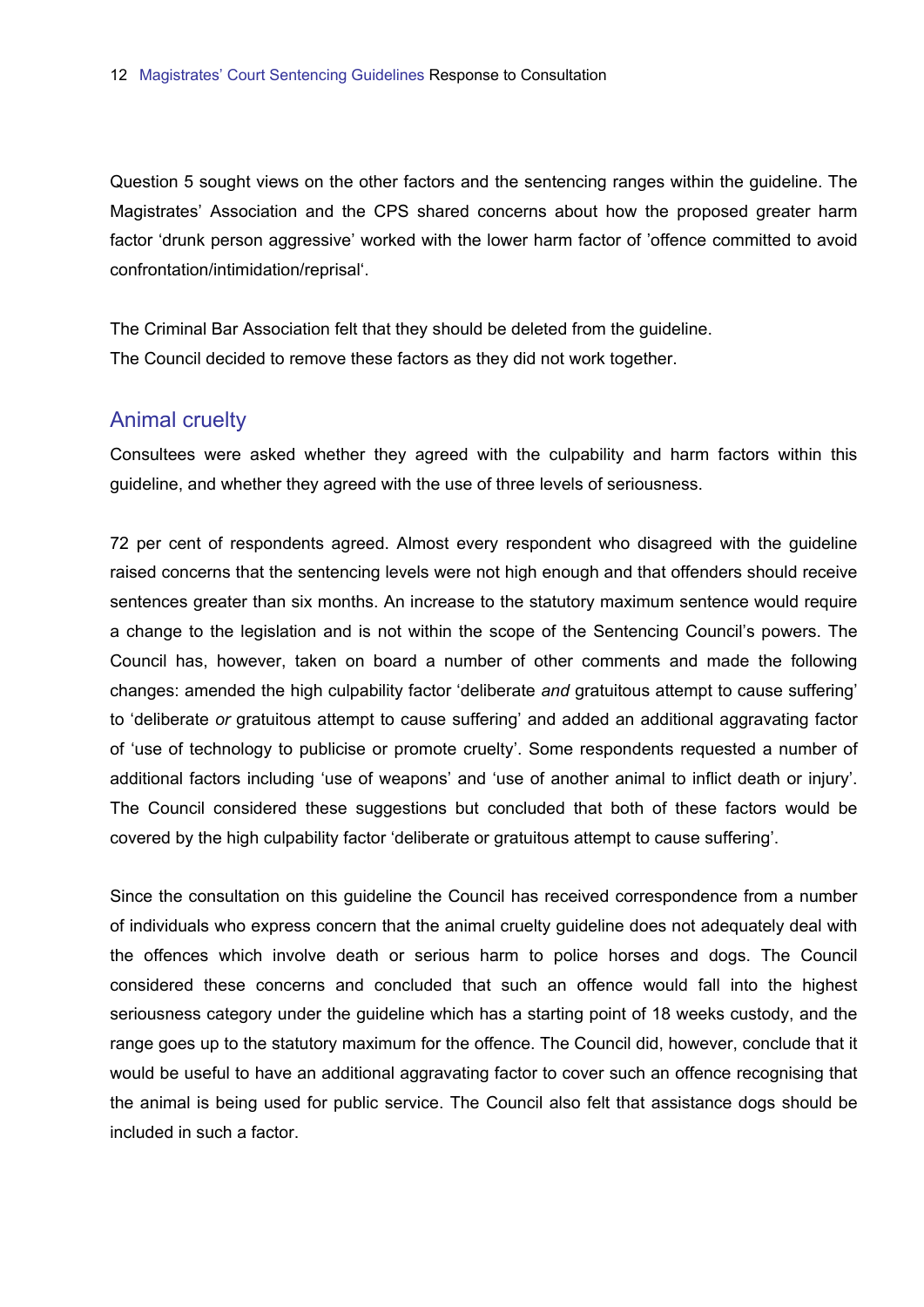# <span id="page-12-0"></span>Careless driving

Consultees were asked if they agreed with the draft guideline in respect of disqualification. 86 per cent of respondents agreed.

The Law Society and the Magistrates' Association urged caution over the inclusion of 'inexperience of driver', suggesting that its inclusion as a lower culpability factor could create the impression of lowering the standard of driving that constitutes the offence.

*"… the offence is clearly committed when the standard of driving falls below that required of a competent driver. To lower this standard in lower culpability would send the wrong message to the public."* –**Law Society**

Conversely Road Peace and Transport for London raised the issue of professional drivers.

*"… professional drivers should be held to a higher standard than ordinary drivers. To support our desire for safer streets in London we also believe that driving for hire or reward places an additional duty on the driver to drive safely and with care. Professional drivers convicted of careless driving when driving for hire or reward should be considered as more culpable and sanctioned accordingly."* – **Transport for London**

In light of these comments the Council decided to remove 'inexperience of the driver' from the lower culpability factors, and added 'vehicle used for the carriage of heavy goods or for the carriage of passengers for reward' to higher culpability.

# Communication network offences

The existing MCSG guideline covers the two separate communication offences within the same guideline but using two separate sentencing tables. The new draft combines the two into one sentencing table resulting in a change to the category one starting point of both offences to nine weeks' custody. The consultees were asked if they agreed with the proposed changes to the category one starting points. 96 per cent agreed. There were a small number of other comments and suggestions, including one from the NHS:

*"…we would ask that consideration is given to the guideline making specific reference to the misuse of emergency ambulance services"* - **NHS**

The Council has added 'false calls to emergency services' to the high culpability factors.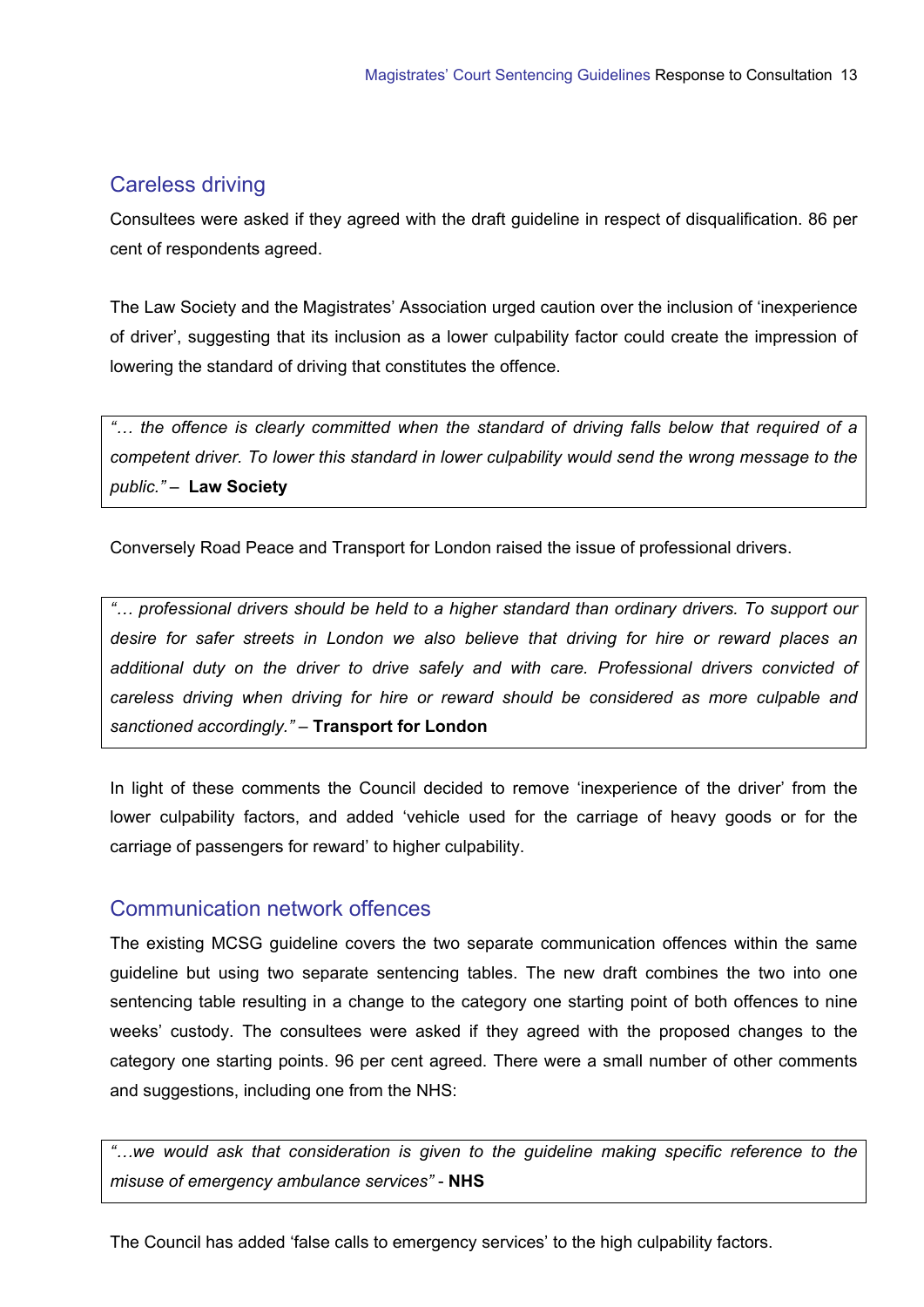### <span id="page-13-0"></span>Drugs – Class A – Fail to attend/remain for initial assessment

Consultees were asked if they agree with the treatment of culpability within the guideline. 90 per cent of respondents agreed. They were also asked if they agree with the proposed wording of the harm factor 'aggressive or disruptive during attendance'. 93 per cent of respondents agreed. The Council has made only minor changes to this guideline given the level of support.

### Drunk and disorderly

The offence of drunk and disorderly carries a maximum level 3 fine. Given the limited sentencing options available and due to the straightforward nature of the offence the new guideline is a flat structure. Consultees were asked if they had any comments on the draft. The majority of respondents had no comments, and those who did comment were broadly content with the guideline.

### Fail to stop/fail to report

The mitigating factor in the existing guideline of 'subsequently reported' was broadened to 'significant attempt made to comply with duty'. Consultees were asked if they agreed with the proposed wording of this mitigating factor.

91 per cent of respondents agreed with the wording.

A number of comments were also received on some of the other factors; Cycling UK and Road Peace disagreed with inclusion of the factor 'believed identity known'. This is a factor that is in the existing guideline, but both respondents felt that this diluted the statutory obligation. One magistrate felt that the factor should be qualified and so should read 'reasonably believed identity known'.

The Council has, therefore changed the factor to 'reasonably believed identity known' in line with the suggestion.

#### Football related offences

Consultees were asked if they agree with the proposed culpability and harm factors and the inclusion of both generic and specific factors. The Magistrates' Association suggested that, as the football related offences guideline covers a number of different offences carrying different statutory maxima, there ought to be separate guidelines. The Council considered this option and decided that, whilst the guideline works well for all offences the sentencing table would be clearer if it separated out the offences so that the offence of possession of alcohol, the only imprisonable offence, has a separate sentencing table.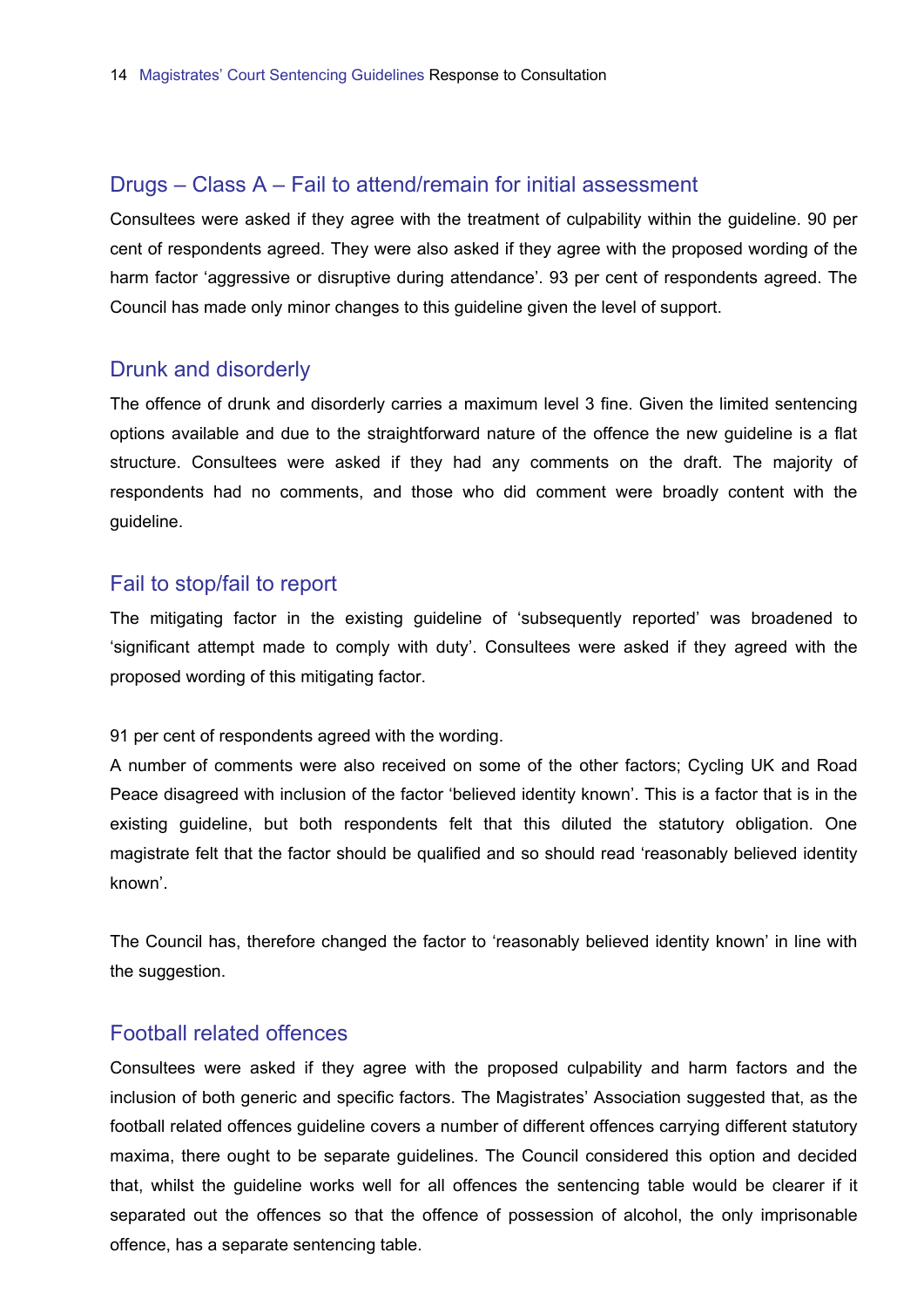### <span id="page-14-0"></span>Railway fare evasion

Consultees were asked if they agree that the factor "aggressive towards staff" captures both verbal and non verbal behaviour, including offensive language. 80 per cent of respondents agreed. A couple of respondents suggested that the factor should be expanded to cover others as well as staff. The Law Society proposed changing the factor to 'abusive language and/or aggressive behaviour'. The Council considered these suggestions and amended the factor to 'aggressive, abusive or disruptive behaviour'.

In addition the railway fare evasion guideline covers two separate offences under the Regulation of Railways Act 1889, namely section 5(3) which is the offence of travelling on a railway without paying the fare, with the intent to avoid payment; and section 5(1), the offence of failing to produce a ticket. The first offence has a statutory maximum of level 3 fine whereas the second offence has a statutory maximum of level 2 fine. Combining these two offences led to a complex sentencing table. The Council have reconsidered this draft and devised two separate sentencing tables for the two separate offences to recognise the different statutory maxima.

# School non attendance

The consultation asked specifically about the aggravating and mitigating factors, but respondents' comments were not restricted to these issues. The Magistrates' Association felt that this guideline ought to be in the stepped structure, and a couple of respondents felt that there should be two separate guidelines. Respondents also asked for additional factors.

The Council considered these proposals and redrafted the guideline in a stepped approach with the addition of the following factors:

Higher culpability: threats to teachers and/or officials; parent encouraging non attendance Lower culpability: 'genuine efforts to secure attendance'; 'parent concerned by child's allegation of bullying'; 'parent put in fear of violence and/ or threats from the child'.

### Speeding

The structure of the speeding guideline is different to the other guidelines within the MCSG package as it focuses on the speed that the offender was driving in relation to the speed limit, rather than an assessment of culpability and harm. Consultees were asked if they agreed with the proposed structure of the guideline. 76 per cent agreed.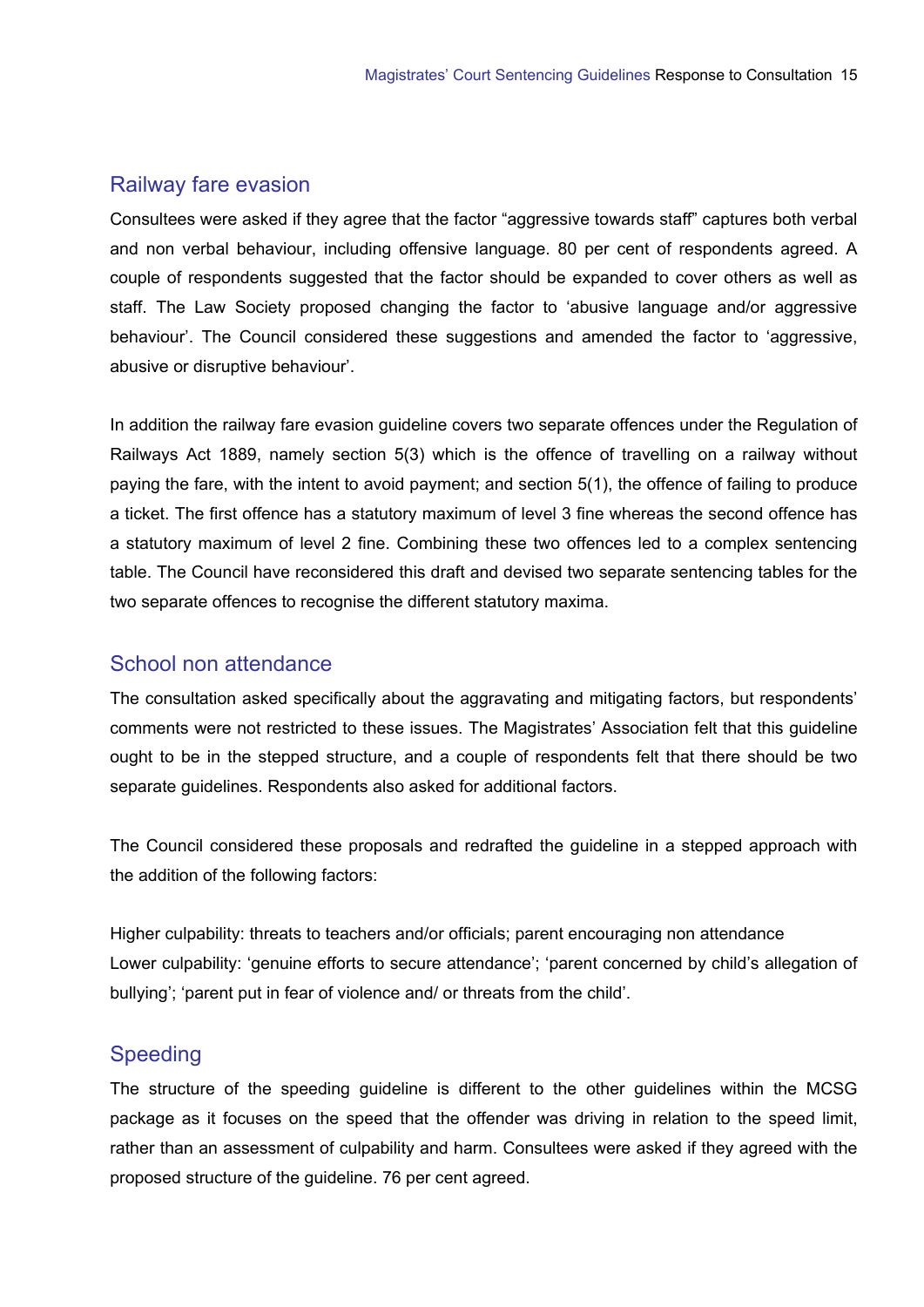<span id="page-15-0"></span>A number of respondents made additional comments and some called for higher penalties:

"RoadPeace believes that the current banding structure disregards the potential harm of speeding. For instance, breaking a 20 mph speed limit takes the probability of killing a pedestrian in a collision from less than 1% to 14% within the first sentencing range, to 37% at the top of the second and to 83% at the top of the third. This major escalation of potential harm (and actual harm when the deterrence of active travel is considered) only results in a small gradation of penalties." -**RoadPeace**

The Council considered these views and agreed to increase the penalty for the top band of seriousness from a Band B to a Band C fine, to ensure that there is clear increase in penalty as the seriousness of offending increases.

### Sexual activity in a public lavatory

Consultees were asked if they agreed with the proposed sentencing ranges within this guideline. 84 per cent agreed. A small number of respondents suggested additional factors; the Sentencing Council has therefore added one additional factor to greater harm: 'children or young persons present'.

# Taxi touting/soliciting for hire

Consultees were asked if they agree with the proposed factors at step one and two. The RMT, the UK's specialist transport union agreed with the proposal, describing it as "a sound approach", although it went on to request that the penalties should be higher to include both community orders and imprisonment. The statutory maximum sentence for this offence is level 4 fine and any increase would require legislative change which is outside the scope of the Sentencing Council's powers.

A number of respondents questioned the harm factor 'passenger's safety compromised by status of driver', as they felt it was unclear whether this referred to the driver's licence status, medical status or criminal status. The factor was in recognition of the fact that a passenger's safety might be compromised because the driver has not demonstrated his ability to drive to the requisite standard in order to obtain a PHV licence. However the Council decided to remove the factor as it was unclear, and also it would likely apply to the majority of offenders.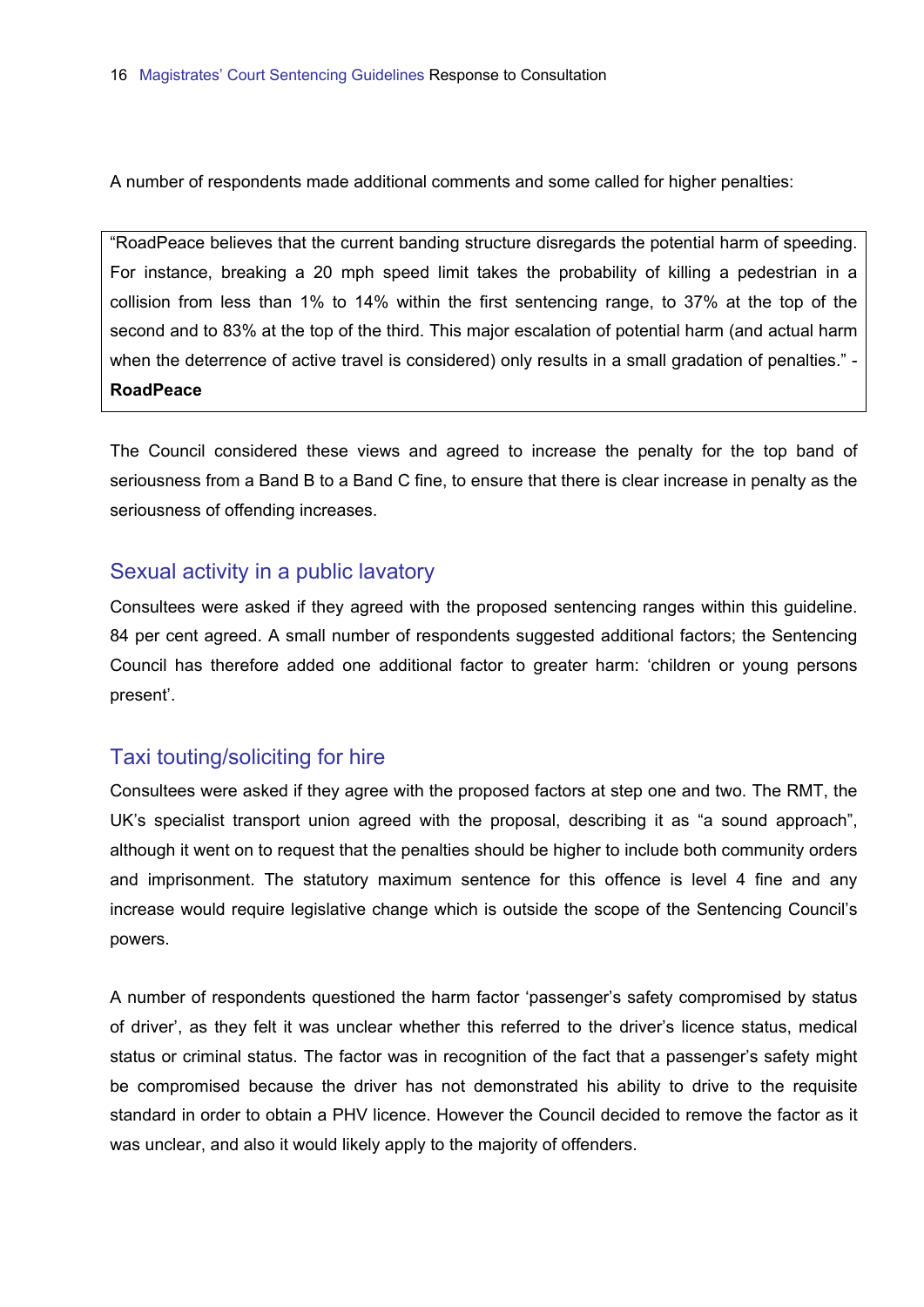### <span id="page-16-0"></span>TV licence payment evasion

Consultees were asked if they agreed with the step one and two factors. 79 per cent agreed.

Some respondents questioned the level of the financial penalty that is imposed on some offenders who may be of low means. The Council did look again at the range of penalties available, and have added 'conditional discharge' as a sentencing option within the range for the lowest level offending. The Council considered that in cases where, for example, an offender has been without a television licence for a short period, and had made significant efforts to obtain a licence then this might be the type of case where it would be appropriate to impose a conditional discharge, and sentencers should be given greater discretion in their sentencing powers to do so.

### Vehicle interference

Consultees were asked if they agreed with the proposed culpability and harm factors including the new factors 'significant role where offending is part of a group activity' and 'targeting of particular vehicle and/or contents' and 'planning'. 96 per cent of respondents agreed. A couple of respondents suggested changing the first new factor to 'leading role' to be clearer. The Council agreed with this proposal.

### Vehicle taking without consent

The new guideline includes disqualification within the sentencing table which is a change from the existing guideline. Consultees were asked whether they agreed with the proposed lengths of disqualification. 56 per cent agreed.

A large number of those who disagreed with the lengths did so as a result of a mistake in the consultation version of the guideline, where the proposed disqualification periods were put in the reverse order. This error has now been corrected.

However even accounting for that error a couple of respondents still did not like the disqualification proposals. The Magistrates' Association commented that they felt it is better simply to leave this to judicial discretion. The Criminal Bar Association also had reservations about the inclusion of disqualification periods at some levels: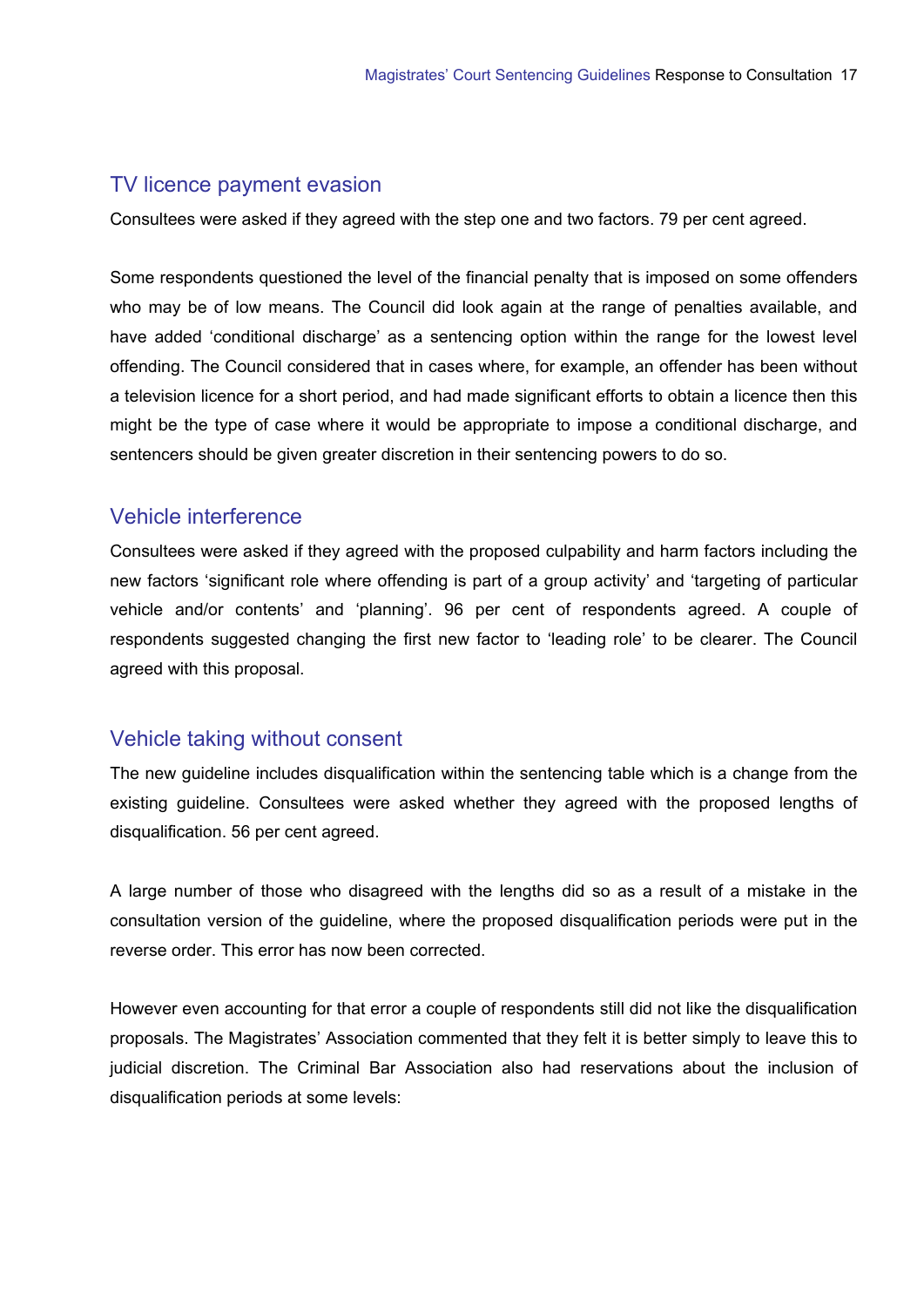*"Given that a sentencing court is only permitted to determine the category of the offence by reference to the harm and culpability factors listed in the guideline, we take the view that an offence of lesser harm and lower culpability should not attract a disqualification from driving at all. Examples of such offences (with reference to the factors listed in the guidelines) would be where an individual exceeds the hire period of a rental vehicle and voluntarily returns the vehicle or where a teenager exceeds the permitted usage of his/her parents' car. It seems to us that such offences should not attract a period of disqualification. Whilst it is accepted that the guideline only asks the court to consider disqualification, it is felt that a suggested starting point of 4 months is likely to lead to a large increase in offenders who are disqualified."* – **Criminal Bar Association**

The Council reflected on the proposal and made some changes, removing the reference to 4 months disqualification at the lowest seriousness level.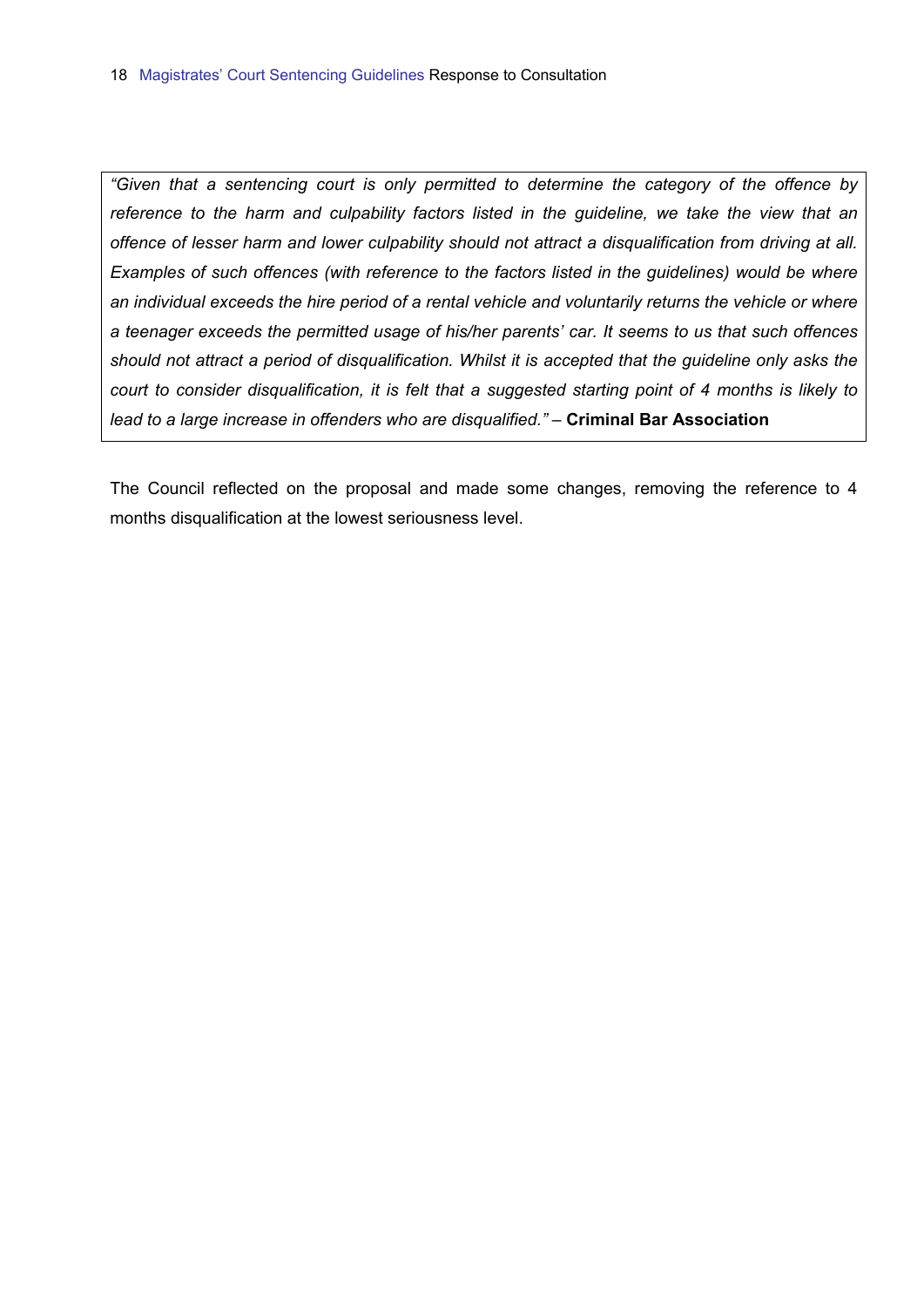# <span id="page-18-0"></span>**Conclusion and next steps**

The consultation has been an important part of the Council's consideration of this guideline. Responses received from a variety of sources have informed changes made to the definitive guidelines.

The definitive guidelines will apply to all offenders aged 18 and over who are sentenced on or after 24 April 2017, regardless of the date of the offence.

Throughout the development of the guidelines the equality impacts have been fully considered. No evidence was received during the consultation period which suggested that the guideline would have any adverse impact on equalities issues which would warrant a full Equality Impact Assessment.

Following implementation, the Council will continue to collect any relevant data to support the guidelines.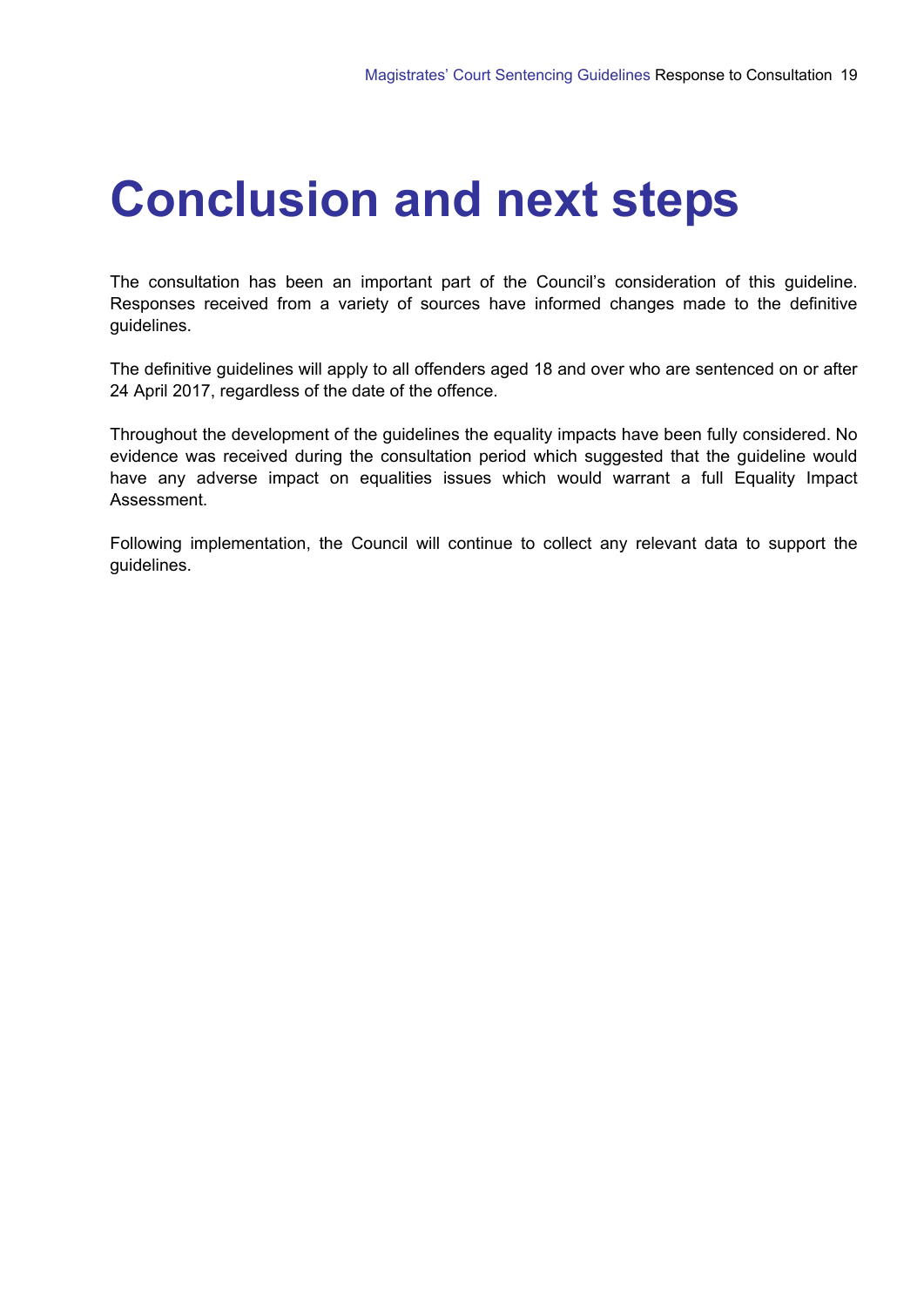<span id="page-19-0"></span>

# Consultation questions

#### Limitations of approach to structure

- 1) Do you agree that offense generally should be presented in one consistent format?
- 2) Do you agree with this use of suggested points within a fine band?

#### Offence specific proposals

Alcohol sale offences

- 3) Do you agree that conditional discharge is an appropriate option at the lower end of the range for category 3 cases?
- 4) Do you agree that 'few entries in refusals/ incident book' should remain a higher culpability factor as drafted?
- 5) Do you have any other comments about any of the factors and/or ranges for this offence?

#### Animal cruelty

- 6) Do you agree with the draft guideline, in particular with the culpability and harm factors and with the use of three levels of seriousness?
	- i) Do you consider the sentence passed in scenario A is proportionate?
	- ii) Do you consider that the sentence passed in scenario B is proportionate?
	- iii) Do you consider that the sentence passed in scenario C is proportionate?

#### Careless driving

7) Do you agree with the draft guideline in respect of disqualification?

Communication network offences: draft guideline

8) Do you agree with the proposed changes to the category one starting point?

#### Drugs Class A: fail to attend/remain for initial assessment

- 9) Do you agree with this treatment of culpability?
- 10) Do you agree with the proposed wording of the harm factor 'aggressive or disruptive during attendance'?

#### Drunk and disorderly

11) Do you have any comments about this draft guideline?

#### Fail to stop/ fail to report

12) Do you agree with the proposed wording of this mitigating factor?

#### Football related offences

13) Do you agree with the proposed culpability and harm factors and the inclusion of both generic and specific factors?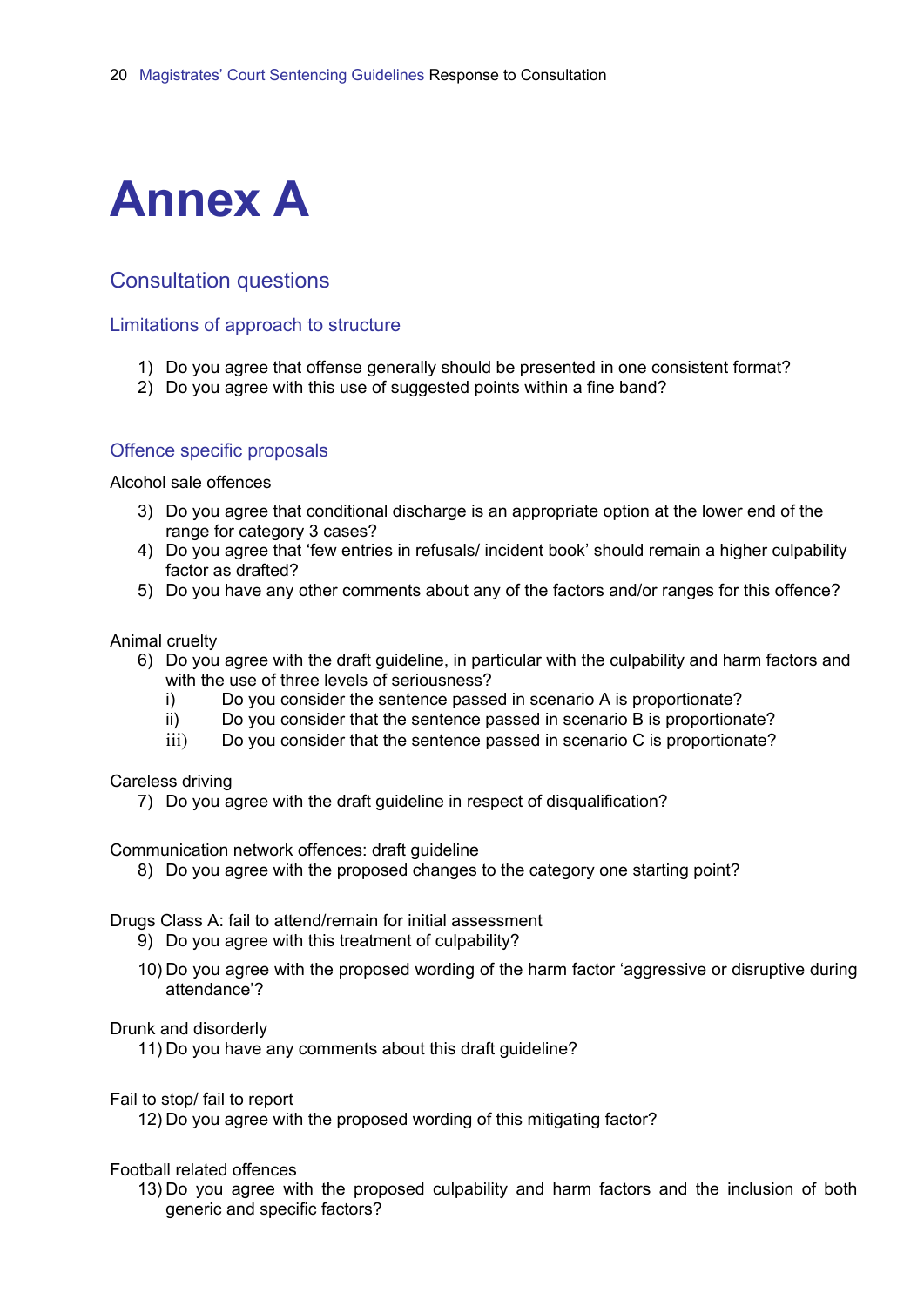#### Railway fare evasion

14) Do you agree that the factor 'aggressive towards staff' captures both verbal and non-verbal behaviour, including offensive language?

#### School non-attendance

15) Do you agree with the proposed aggravating and mitigating factors?

16) Do you agree with the proposed approach regarding fine bands?

#### Speeding

17) Do you agree with the proposed structure for this guideline?

Sexual activity in a public lavatory

18) Do you agree with the proposed sentencing ranges?

#### Taxi touting/soliciting for hire

19) Do you agree with the proposed step one and step two factors?

#### TV licence payment evasion

20) Do you agree with the proposed step one and step two factors?

#### Vehicle interference

21) Do you agree with the proposed culpability and harm factors?

#### Vehicle taking without consent

22) Do you agree with the proposed lengths of disqualification?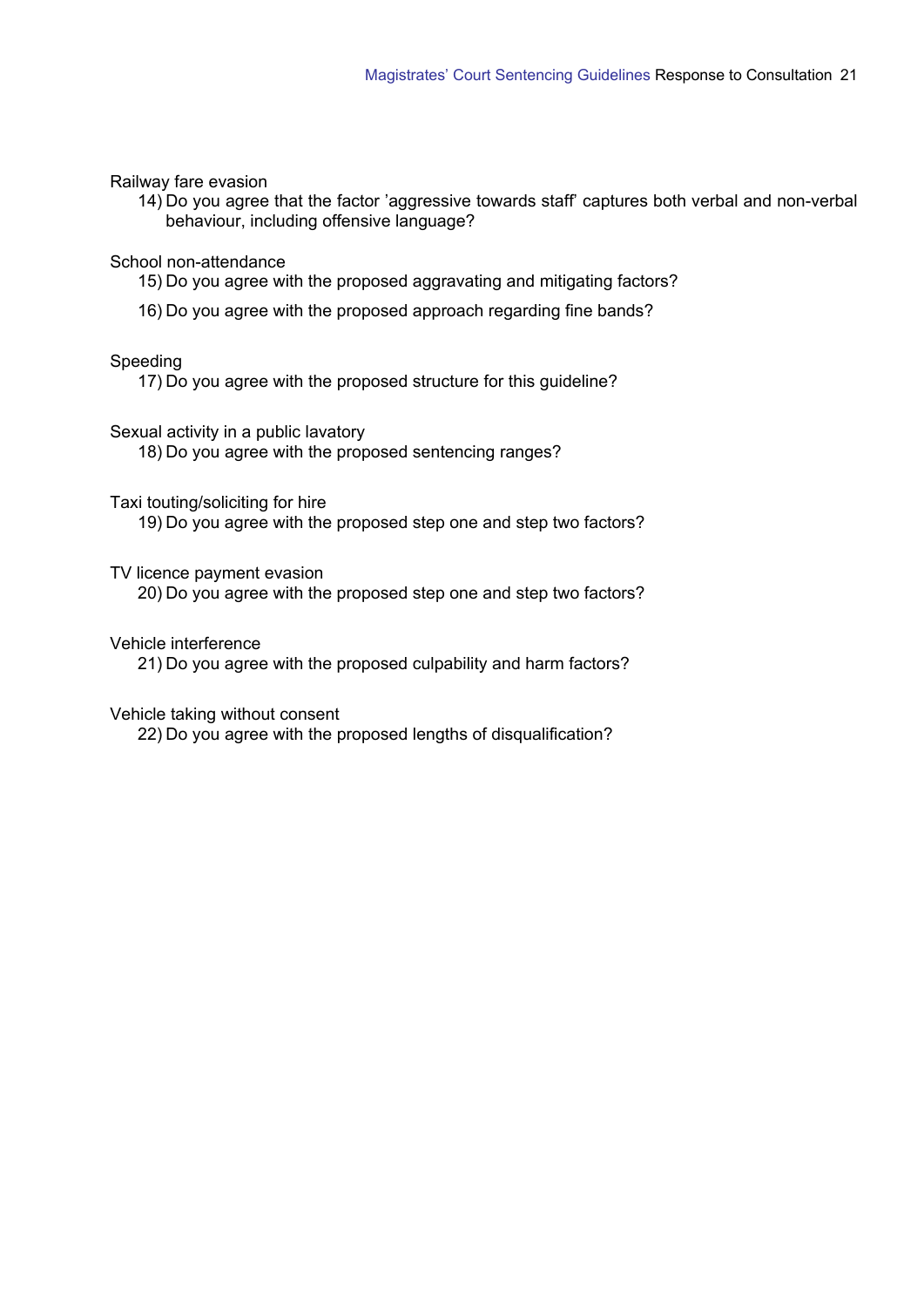# <span id="page-21-0"></span>**Annex B**

# **Consultation respondents**

#### **Responses were received from the following:**

- Mary Alderson
- Ian Allot JP
- Anonymous (x8)
- Association of convenience stores
- Association of Lawyers for Animal Welfare (ALAW)
- Battersea dogs & cats home
- Blue Cross
- Eric Bodger JP
- Kevin Brown
- Rosemary Carawan JP
- Janet Carter
- Cat Chat, the Cat Rescue Resource
- Peter Collins
- CPS
- Duncan Craig
- Criminal Bar Association
- Criminal Law Solicitors' Association
- Cycling UK
- Jim Dickinson JP
- Dogs Trust
- Derek Evans JP
- Jackie Hamilton JP
- Nick Harrington JP
- Sandra Hilder
- HM Circuit Judges
- HM Prison Service
- Dr Lilian Hobbs JP